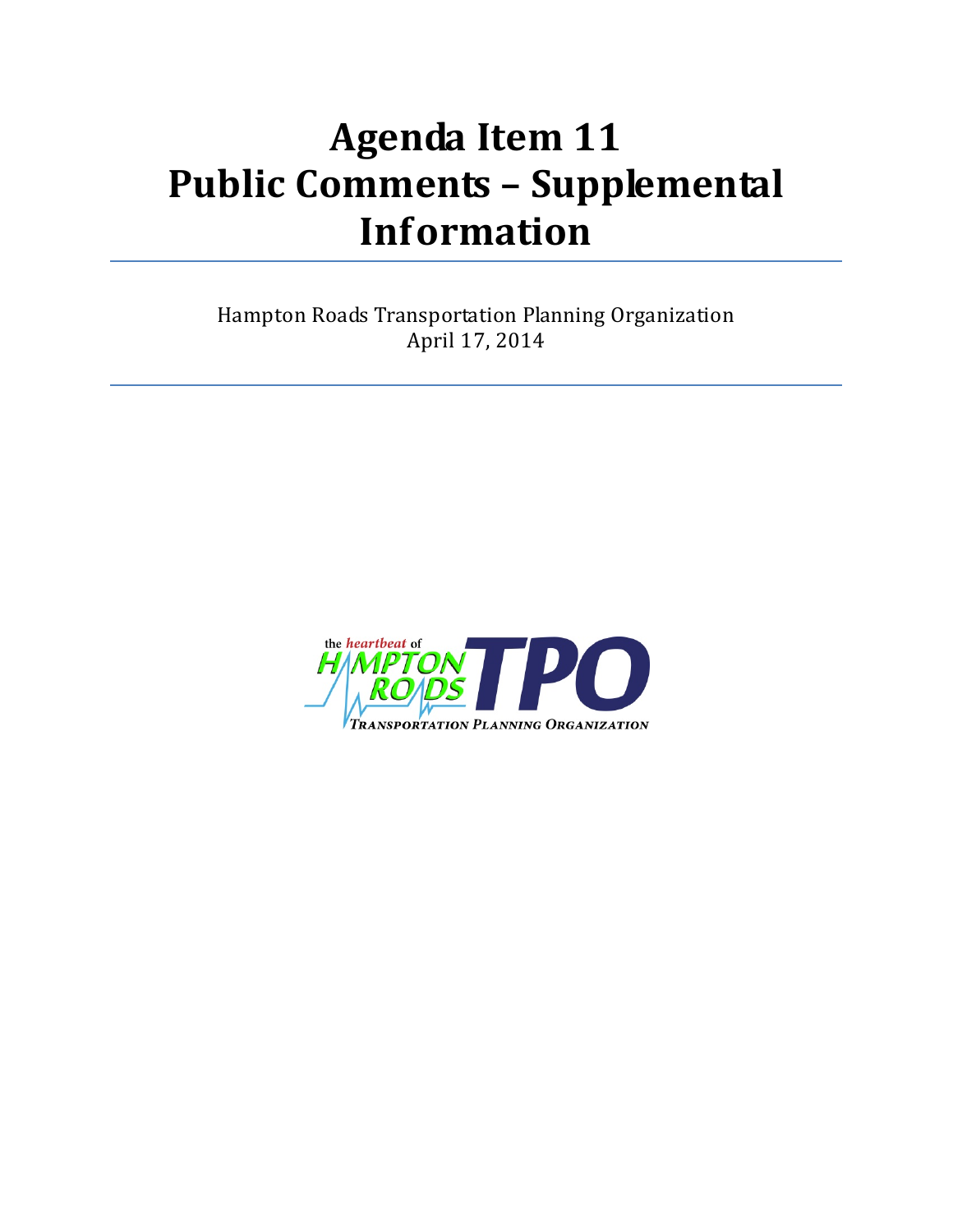## **HRTPO Public Comment**

~~~~~~~~~~~~~~~~~~~~~~~~~~~~~~~~~~~~~~~~~~~~~~~~~~~

~~~~~~~~~~~~~~~~~~~~~~~~~~~~~~~~~~~~~~~~~~~~~~~~~~~

## **RE: Public Comment Supplemental Information**

- **Name:** Mr. Bruce Drees, President of the Tidewater Bicycle Association **Date:** April 17, 2014
- **Date:** April 17, 2014
- **Subject:** Inclusion of Bike and Ped Paths with Light Rail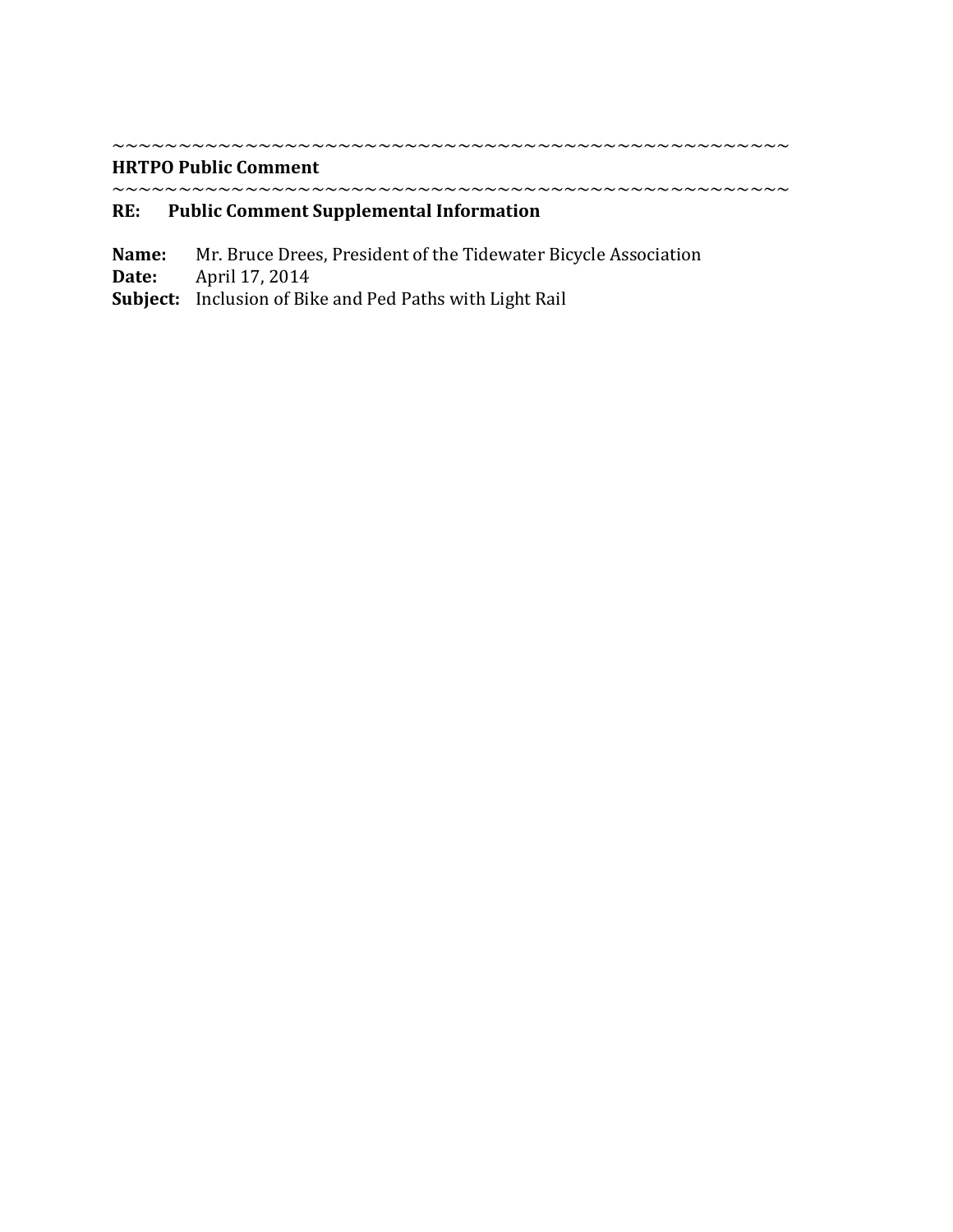